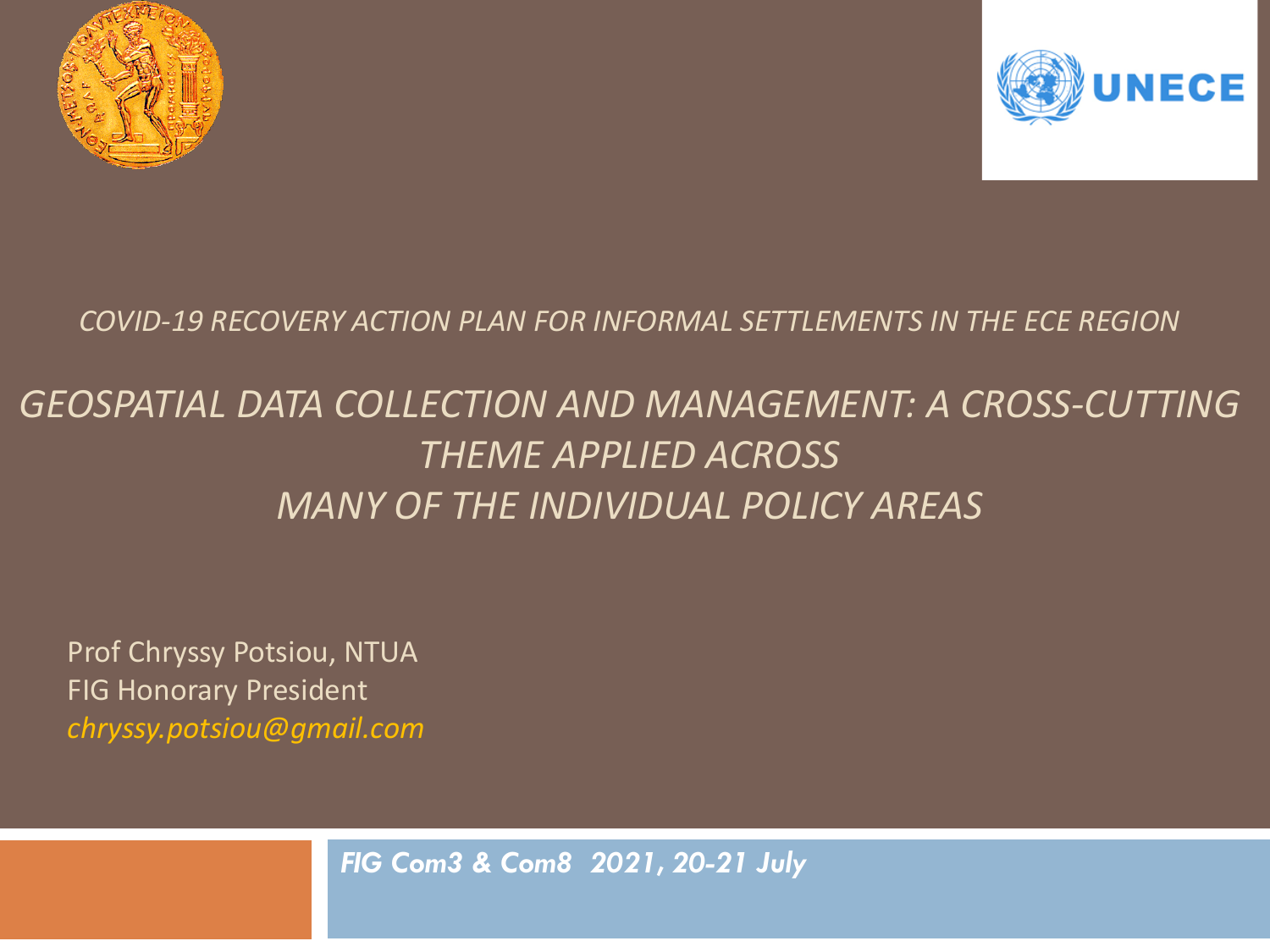Geo-spatial Data, Self-made cities & covid-19



**In 2020 Coronavirus was a test** and sadly even the world's supposedly most advanced nations had too visibly failed

## **A global / regional recovery action plan (RAP) was missing**

#### **Experience within UNECE Committee on Urban Development, Housing and Land Management:**

- ❑ More than 50M people live in self-made, unplanned cities within UNECE
- ❑ Lack of reliable and affordable **geospatial and demographic data** in a timely manner **There is still a large geospatial data divide within Europe**
	- ❑ "**Who**" and "**where**" are the most vulnerable, those exposed most to the pandemic? and
	- ❑ "**how**" to act efficiently and in a timely manner?
- Measures against the pandemic are related to the:
- **good management of land** and
- **need to be more "localized"**, location-based solutions

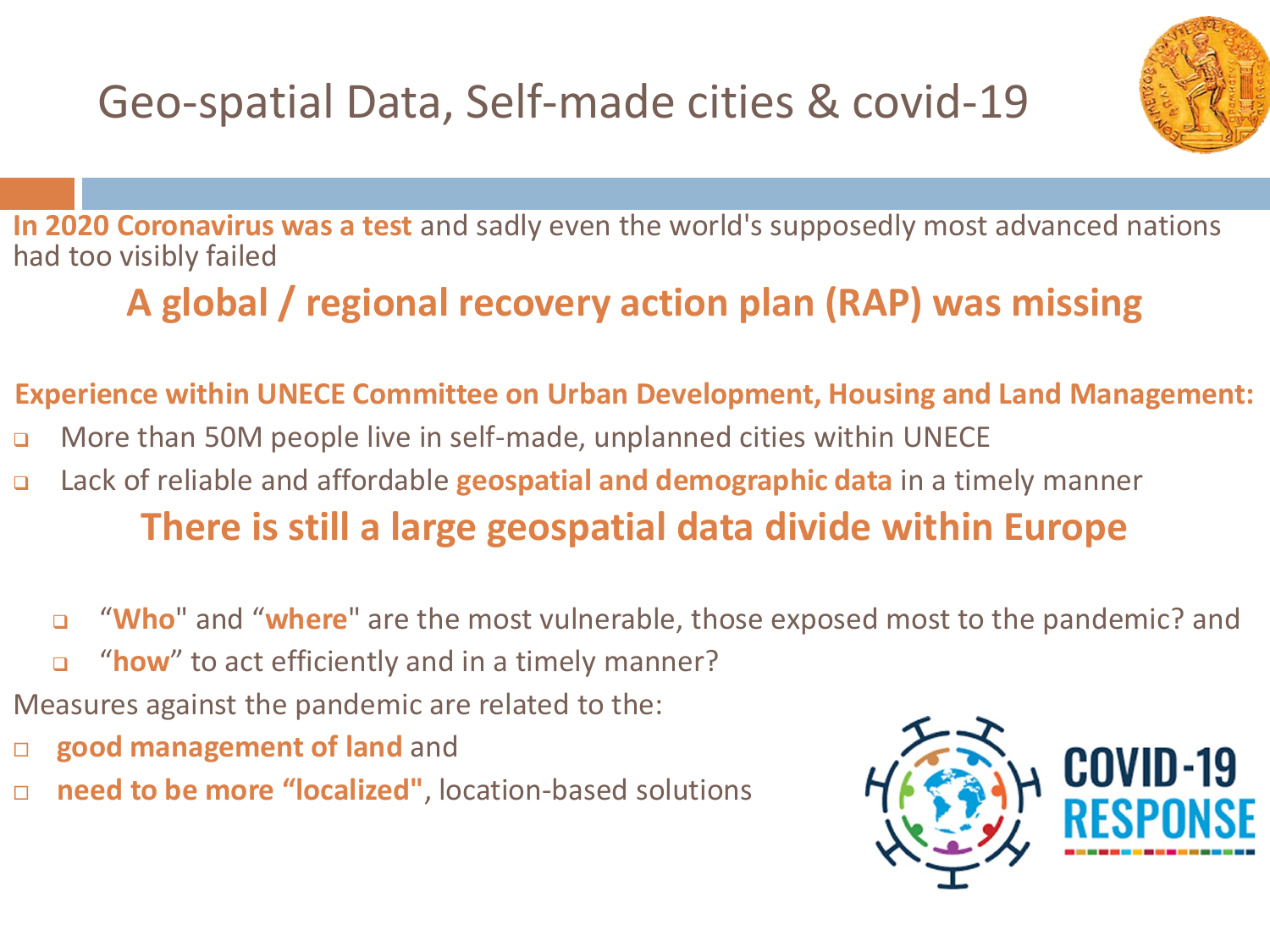### SDGs & Covid-19: Facts &





- **Few countries** had reported significant progress on implementation of SDGs **since 2015** ; many projects face **significant additional delays** due to the Covid-19 situation– **New challenges** are introduced
- **1.6 billion workers** in the formal or informal economy **are at risk** of losing their livelihoods-Creation of a large group of "**new poor**"
- Other natural disasters are more or less "localized", while **COVID-19** is or may exist "everywhere"…and this **requires holistic solutions , BUT** at the same time Covid-19 has a higher, **"localized" concentration among informal settlement residents** where policies are confusing, planning is poor, property rights are insecure and people are marginalized, unregistered, less prepared, basic infrastructures are poor, and where there is a significant lack of reliable geo-referenced data and enabling technologies to measure and monitor what is happening **where, when, and how**
- Prepare a recovery action plan, with a particular focus on **SDG 11**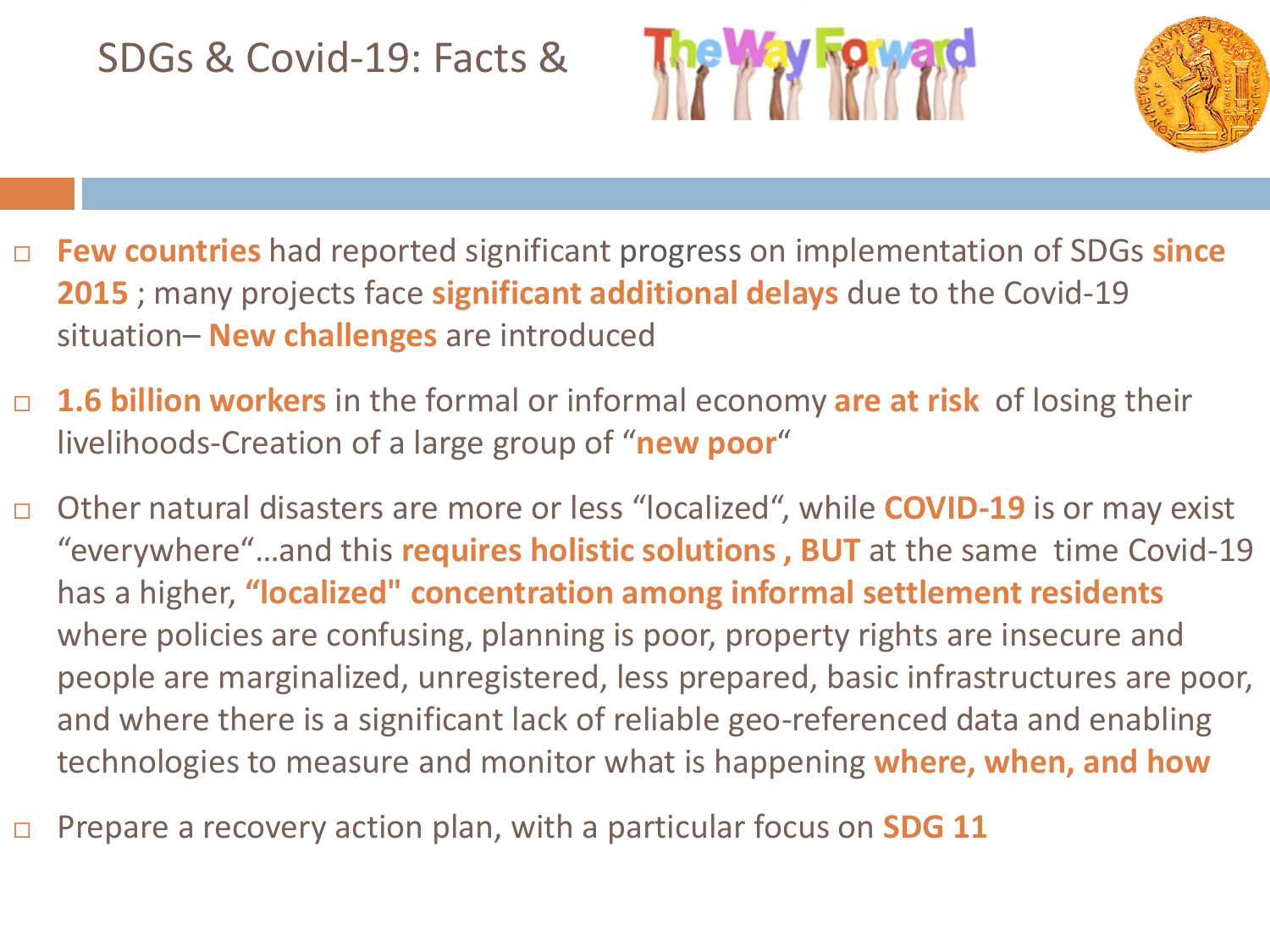RAP aims to:

a. prevent the spread of the pandemic &

b. build back better & achieve greater resilience



The pandemic does not recognize legal or physical boundaries, and crosses these borders easily. As such, building resilience to pandemics within informal settlements also helps the neighboring communities

- targeted at **national & local governments** & other stakeholders in UNECE
- includes separately prepared Policy Briefs , covering a number of special topics; and the Assessment Reports for Tirana, Bishkek, Podgorica, and Skopje
- $\Box$  refers to previous documents; relies upon principles discussed within the FAO VGGT; UNECE and FIG publications, etc
- $\Box$  the format of this doc is build around 9 broad Policy Areas (PAs)
- Each PA has a **Goal** and several Targets; each **Target** has specific **Actions**
- Color-coding is used **to visually distinguish the targets**: emergency-focused; shortterm emergency-related; intermediate-term (blended-resilience and emergencyfocused) and long-term (resilience-focused).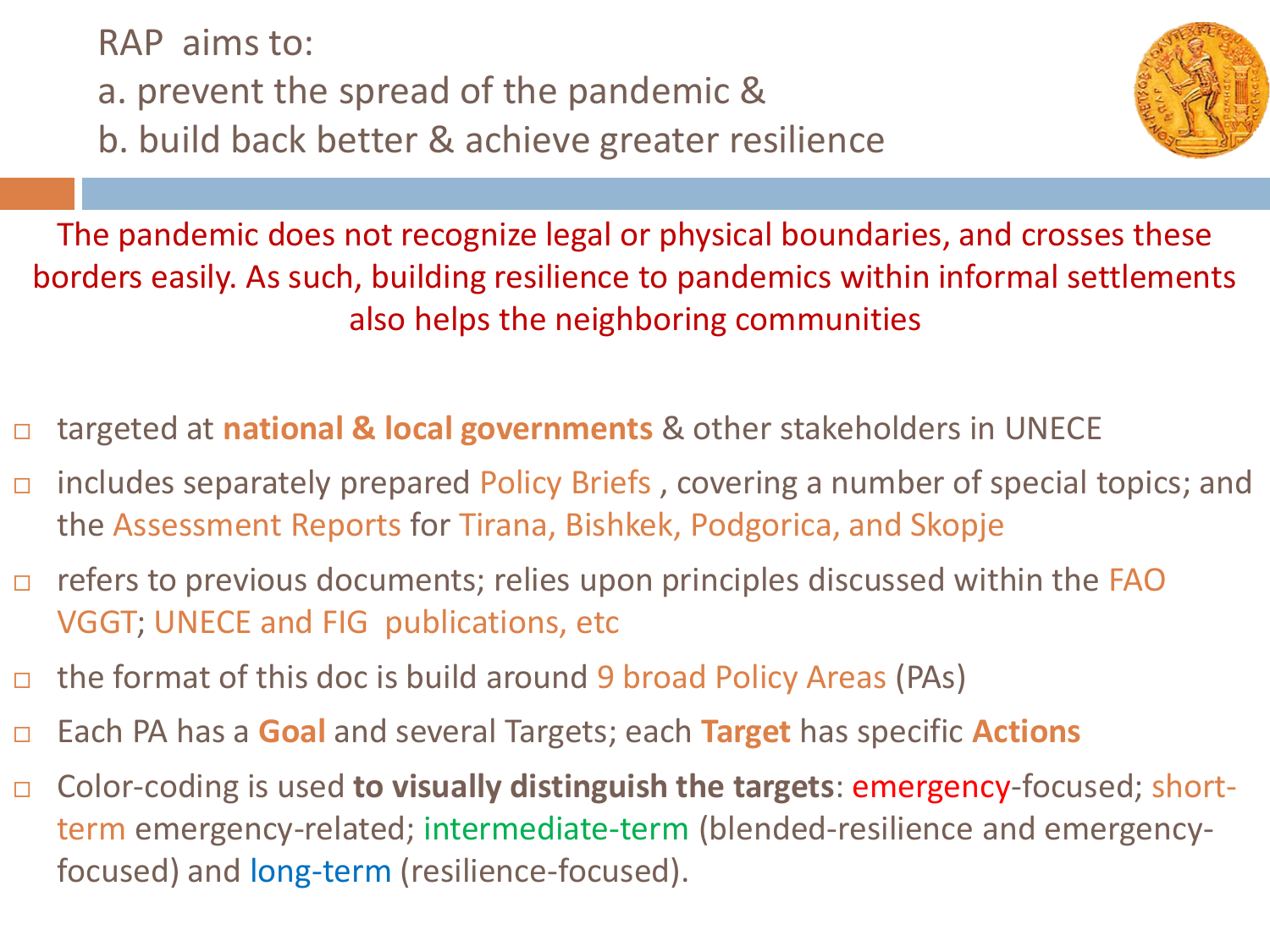

Policy Area 1 - Geospatial, land rights, tenure, resource allocation and justice

- Policy Area 2 Involvement of local communities, and local action
- Policy Area 3 Basic data needs, telecommunication and information technology
- Policy Area 4 Physical infrastructure, water, sanitation and energy services
- Policy Area 5 Social and infrastructure services
- Policy Area 6 Stay-at-home recommendations, culture and vulnerable groups
- Policy Area 7 Food, basic consumption and distribution
- Policy Area 8 Environmental concerns, green spaces, recreation and social events
- Policy Area 9 Buildings, construction and land planning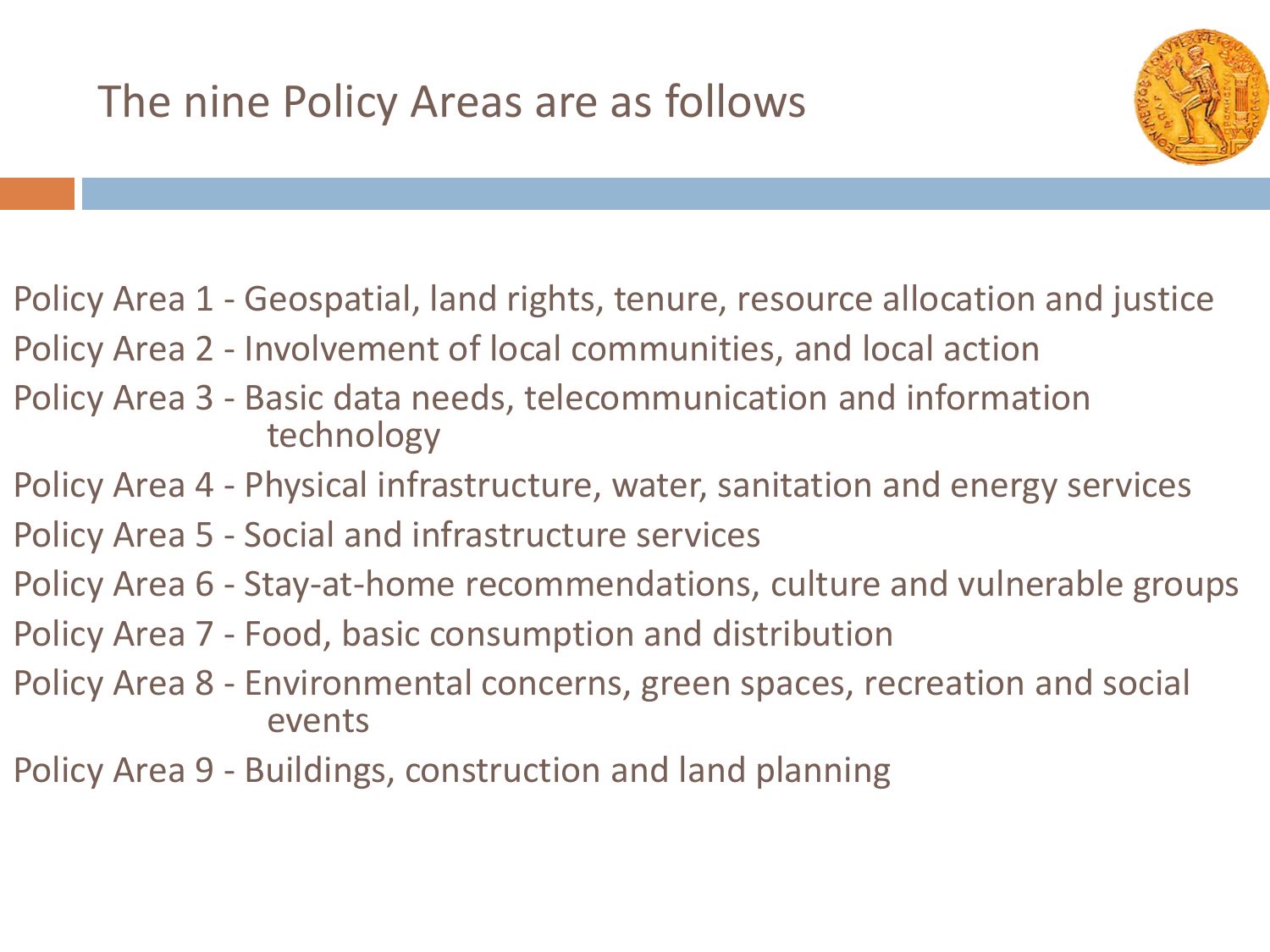

Throughout all Policy Areas, the constant theme is to collect, study, analyze and plan data

- ➢ The UN Integrated Geospatial Information Framework (IGIF)
- ➢ The UN-GGIM Ready to Respond. The Role of the Geospatial Community in Responding to COVID-19

### **A Task Timetable is still missing**

- ❑ **Data collection and management**
- ❑ **Communication and promotional plans**: Consistent, accurate, inclusive, timely messaging
- ❑ **Participation plans**: Effective local engagement, and public participation
- ❑ **Resource allocation and integration**: effective strategy / integrated solutions
- ❑ **Economic benefits, local and political awareness and will**
- ❑ **Gender equality, diversity and disability**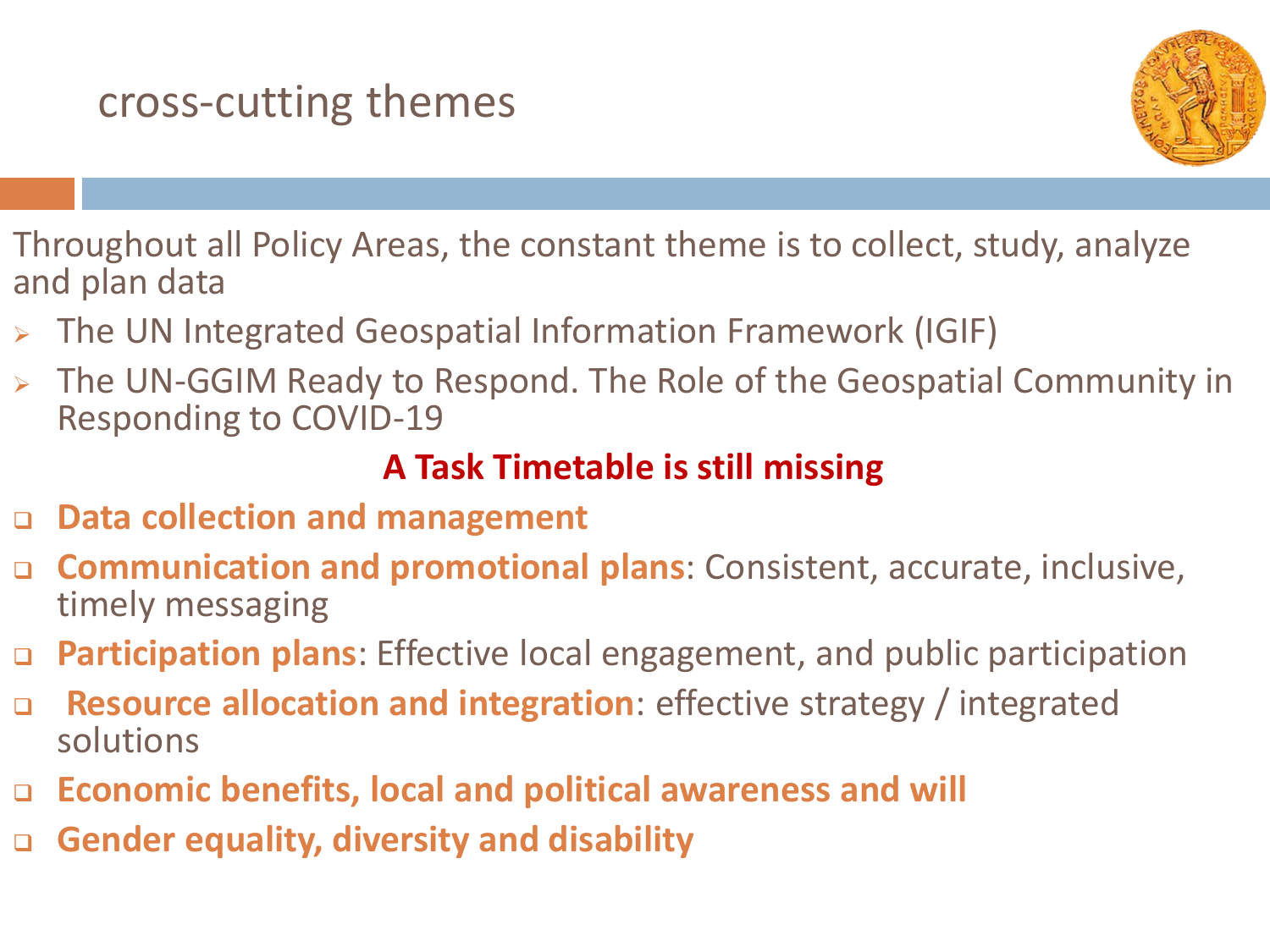# PA 1&2, 5&6 urgent targets/actions for geospatial data collection



- ❑ Identify the **current coverage**, quality, and scope of available geospatial data sources
- ❑ Identify the existing **trusted community** leaders, and social and faith-based groups/Encourage the creation of local task forces /Identify, create, or expand the relevant local authorities /Develop specific, local community-led plans
- ❑ Identify the **donors**, faith-organizations and charities
- ❑ **Coordinate** these local initiatives with the relevant stakeholders
- ❑ **Map and include** informal constructions and occupants in the geospatial database
- ❑ Map hospitals, clinics& collect data about ICUs, medical staff, identify spots for testing and vaccination services etc
- ❑ Use all **available technology** UAVs , VGI, etc
- ❑ Supplement **demographic information** with **employment patterns** & a wide variety of **health statistics** for residents/ Identify the **sectors of the informal community** at greatest economic risk
- ❑ Identify **problems** and shortages in infrastructure, basic goods, water, energy, food, medicine etc
- ❑ Make geospatial and related sociodemographic information transparent, **accessible**, affordable and easy to manage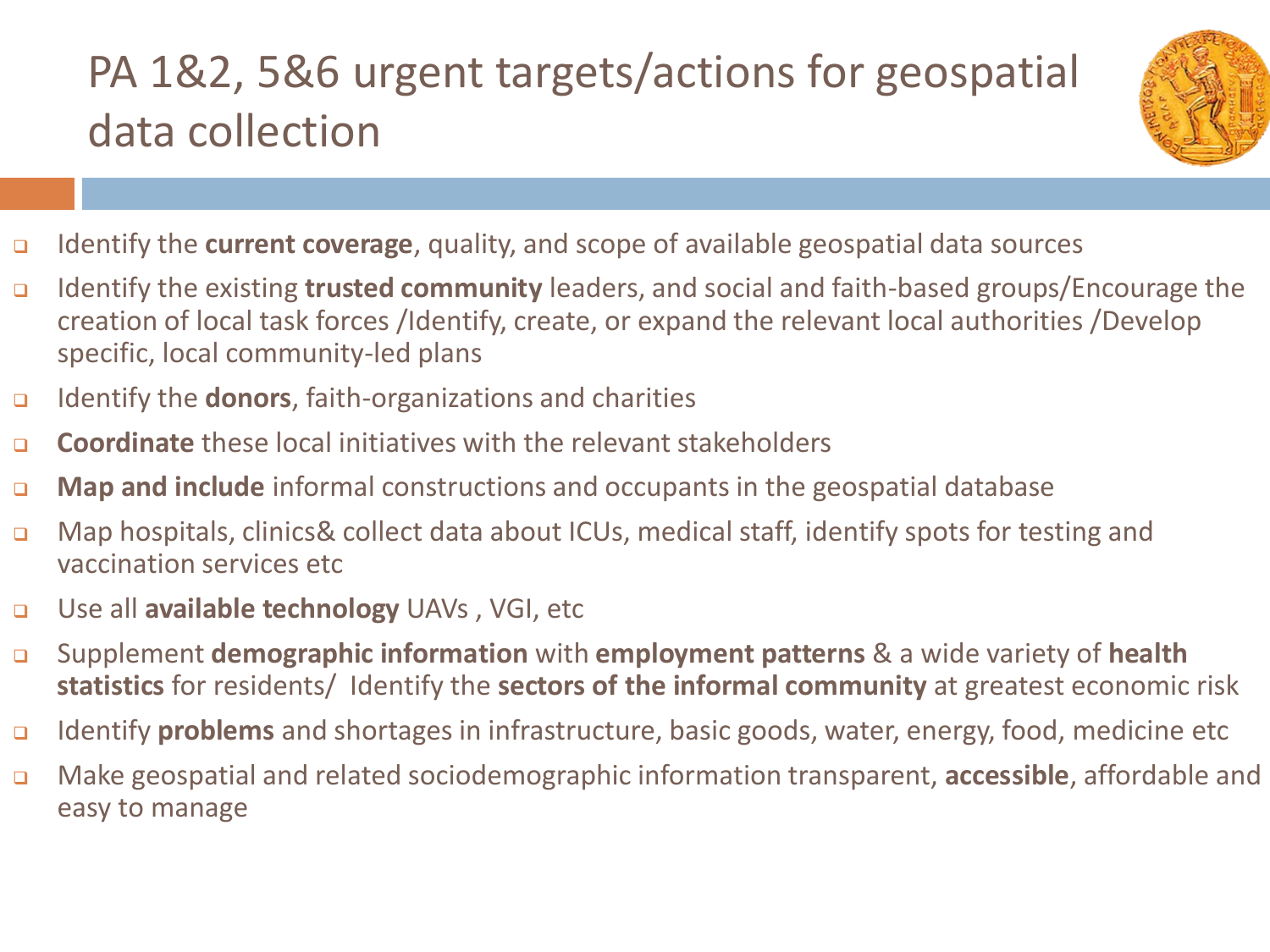## PA 3&4 urgent targets/actions for geospatial data collection



- ❑ Survey the current state of **radio and mobile phone technologies** (quantity, quality, and coverage)/ identify weaknesses/ strengthen interconnectivity within ISs/ **Reduce the digital divide**
- ❑ **Develop smartphone applications** to collect data / tele-health application / teleworking / analyze mobility patterns / cell phone-based education modules
- ❑ Record and communicate **information about the pandemic** (infection rates, death rates, testing sites, hospitalization and quarantine protocols, contact tracing, etc)
- ❑ Map and identify the characteristics of the **physical road and transportation network** / map mobility flows that create greater risk patterns / map & ensure emergency routes for services provision, road paving, street width and congestion of all kinds, garbage or debris / plan relocation if needed
- ❑ Map the existing **water and sanitation service / locations for garbage collection/** collect data on **energy connections**
- ❑ Produce a fit-for-purpose **traffic plan & water/sanitation plan/energy efficiency plan** (social distancing, energy, pollution) / Map best routes